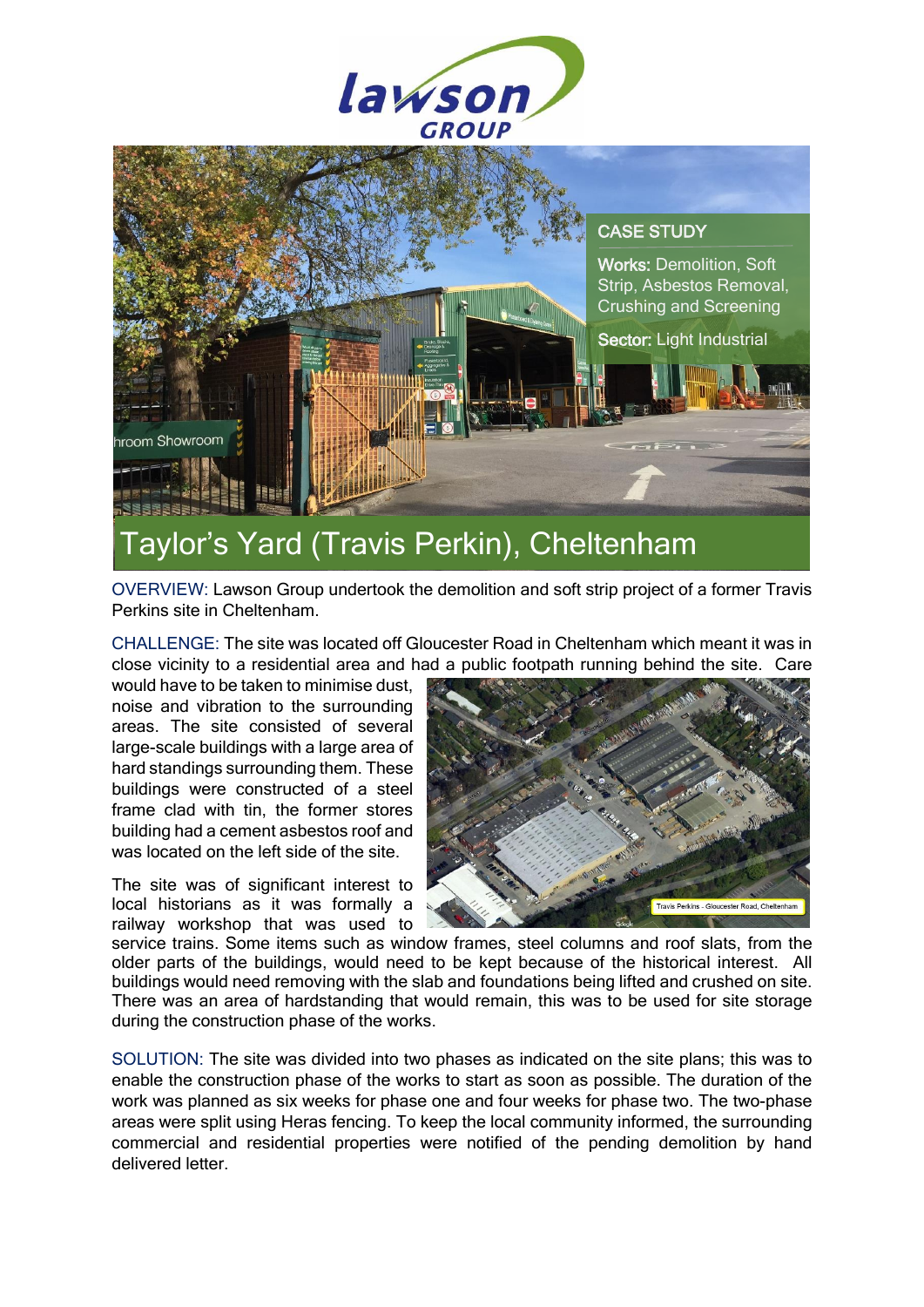A CAT scan for live services was undertaken before work started and a drop zone created using Heras fencings with signage attached.

Operatives, that were tasked with carrying out soft stripping, were instructed to work in teams of not less than two operatives at any one time. No power tools were used during the soft strip process, only bars and sledgehammer.

Prior to commencing works, the structures were inspected by the site supervisor for any hazardous waste such as sharps, needles, gas containers or chemicals.



Loose contents from within the structure, including furniture, appliances, loose waste etc. were removed by hand in a controlled manner and arising's managed in accordance with the Site Waste Management Plan. Door frames and skirting boards were removed by using bar and sledgehammers and all nails and fixings were removed from the walls. Once this was done and the Asbestos sheeting had been removed from the roof by fully qualified operatives, then the demolition and dismantling of the structures could start.

Dust suppuration equipment was set up next to the demolition excavator to minimise any dust emitting from the site. The 360-demolition excavator, with a sheer attachment, was positioned at the rear of the structure, all voids in the ground such as manholes, and sewers had been back-filled to ensure the ground was suitable. Deconstruction of the structure commenced by removing the cladding to the end of the building, this was removed by the excavator and material generated was stock piled away from the demolition area.



Using the hydraulic sheer attachment, the roof purling's were cut back to the next supporting



roof beam allowing.

The demolition excavator then removed the concrete frame, generated from the above process, and stockpiled away from the working area. Each piece of steel and concrete was thoroughly inspected for any remaining asbestos cement.

Throughout the operation, the area was thoroughly wetted with the use of water hoses to continually ensure minimum dust release.

All hard-core was stockpiled on site until all the buildings had been removed.

Starting at the edge of the buildings slab, the excavator with bucket attachment lifted the slab in large pieces, ensuring the ground below was not disturbed. Once the slab had been lifted, the